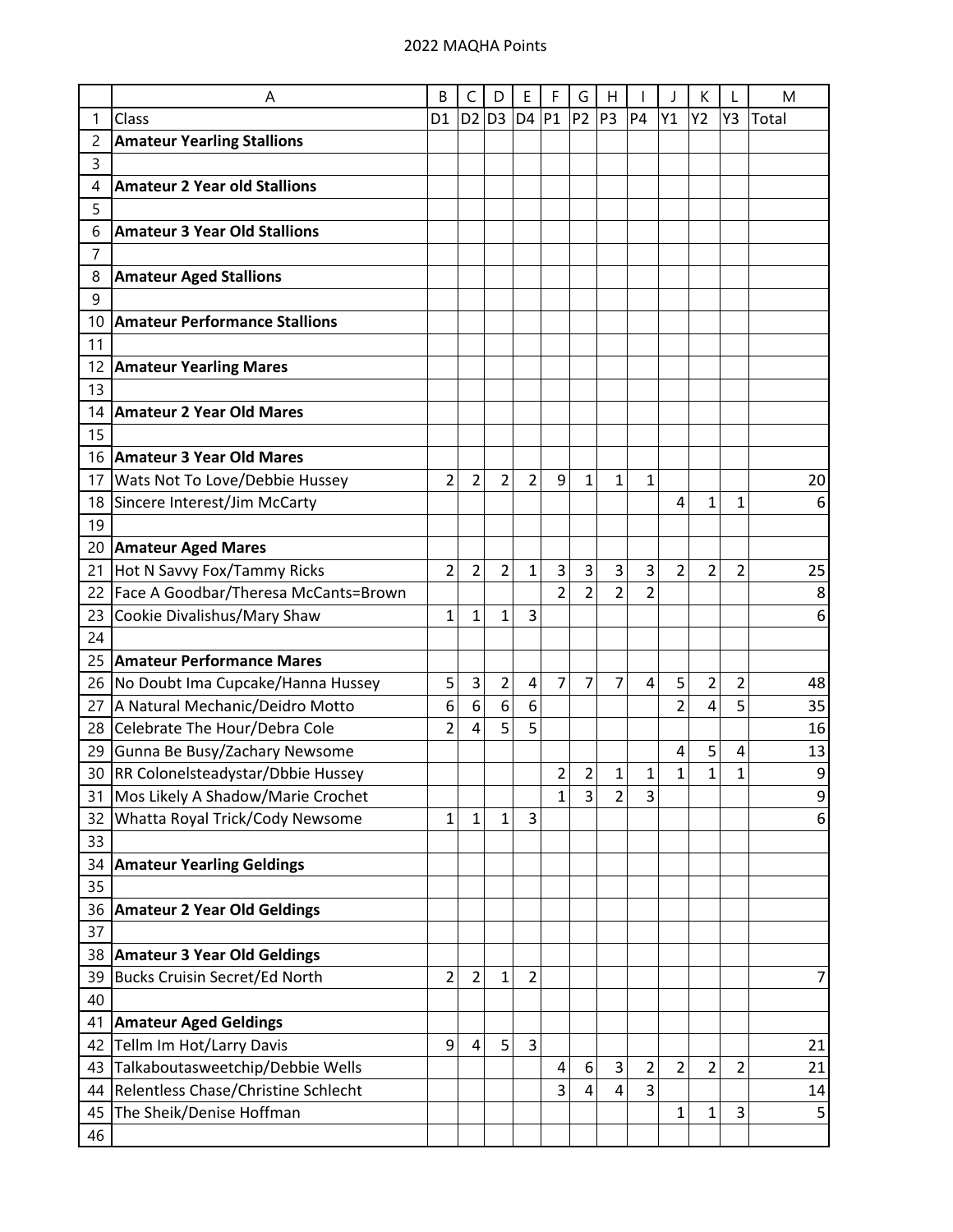|    | Α                                    | B              | C              | D              | Е              | F              | G                       | Η              |                | J              | К              |                | M                |
|----|--------------------------------------|----------------|----------------|----------------|----------------|----------------|-------------------------|----------------|----------------|----------------|----------------|----------------|------------------|
|    | 47 Amateur Performance Geldings      |                |                |                |                |                |                         |                |                |                |                |                |                  |
| 48 | VS Ona Good Impulse/Sabrina Turner   | 5              | $\overline{c}$ | 7              | 9              | 7              | 8                       | 9              | 7              |                |                |                | 54               |
| 49 | Blazing Hot Blake/Hannah Holder      | 3              | 4              | 5              | $\overline{0}$ |                |                         |                |                | 4              | 4              | 4              | 24               |
| 50 | Looking My Best/Cheryl Cardwell      |                |                |                |                |                |                         |                |                | 8              | 6              | 9              | 23               |
| 51 | The Kowboy Code/Brooke Ware          | $\mathbf 0$    | 0              | $\mathbf 0$    | 0              |                |                         |                |                | 3              | 8              | 5              | 16               |
| 52 | Check My Zip Code/Tracy Durden       |                |                |                |                |                |                         |                |                | 5              | 5              | 6              | 16               |
| 53 | Been Alotta Fun/Jeannie Hotard       | 0              | 0              | 0              | 0              |                |                         |                |                | 6              | 3              | 3              | 12               |
| 54 | Lazy Loping/Kathy Valentine          | 0              | 0              | 6              | 0              |                |                         |                |                | 0              | 0              | 0              | 6                |
| 55 | The Sheik/Denise Hoffman             | 0              | 0              | $\mathbf 0$    | 0              | 3              | $\mathbf{1}$            | 1              | $\overline{2}$ |                |                |                | 6                |
| 56 | Huntin Vital Signs/Rebecca Miller    | 0              | 0              | $\overline{0}$ | 0              |                |                         |                |                |                |                |                | 0                |
| 57 |                                      |                |                |                |                |                |                         |                |                |                |                |                |                  |
| 58 | <b>Amateur Showmanship</b>           |                |                |                |                |                |                         |                |                |                |                |                |                  |
| 59 | No Doubt Ima Cupcake/Hanna Hussey    | 9              | 9              | 5              | 9              | 1              | 3                       | 1              | $\mathbf 1$    | 3              | 3              | 3              | 47               |
| 60 | VS Ona Good Impulse/Sabrina Turner   | 4              | 8              | 6              | 6              | 4              | 4                       | 4              | 4              |                |                |                | 40               |
| 61 | Blazing Hot Blake/Hannah Holder      | 0              | 0              | $\mathbf 0$    | 0              |                |                         |                |                | $\overline{2}$ | $\overline{2}$ | $\overline{2}$ | 6                |
| 62 | Am Lopin So Good/Emma Dale           | 0              | 0              | $\mathbf 0$    | 1              |                |                         |                |                |                |                |                | 4                |
| 63 | Hez Got My Number/Susie Dickerson    |                |                |                |                |                |                         |                |                | 1              | 1              | $\mathbf{1}$   | 3                |
| 64 |                                      |                |                |                |                |                |                         |                |                |                |                |                |                  |
| 65 | <b>Amateur Hunter Under Saddle</b>   |                |                |                |                |                |                         |                |                |                |                |                |                  |
| 66 | No Doubt Ima Cupcake/Hanna Hussey    | 5              | 5              | 3              | 5              | 2              | $\overline{\mathbf{c}}$ | 2              | $\overline{2}$ | 4              | 5              | 4              | 41               |
| 67 | Luke N Hot/Billie Parsons            |                |                |                |                | 3              | 3                       | 3              | 3              | 5              | 3              | 7              | 27               |
| 68 | VS Ona Good Impulse/Sabrina Turner   | 4              | 3              | 5              | 3              | $\mathbf 1$    | $\mathbf{1}$            | 1              | $\mathbf{1}$   |                |                |                | 19               |
| 69 | Check My Zip Code/Tracy Durden       |                |                |                |                |                |                         |                |                | 4              | 6              | 6              | 16               |
| 70 | The Kowboy Code/Brooke Ware          |                |                |                |                |                |                         |                |                | 3              | 4              | 2              | $\boldsymbol{9}$ |
| 71 | Bllazing Hot Blake/Hanna Holder      |                |                |                |                |                |                         |                |                | 2              | $\overline{2}$ | 3              | 7                |
| 72 |                                      |                |                |                |                |                |                         |                |                |                |                |                |                  |
| 73 | <b>Amateur Equitation</b>            |                |                |                |                |                |                         |                |                |                |                |                |                  |
| 74 | VS Ona Good Impulse/Sabrina Turner   | 7              | 7              | 5              | 4              | 2              | $\overline{2}$          | $\overline{2}$ | $\overline{2}$ |                |                |                | 31               |
|    | 75 No Doubt Ima Cupcake/Hanna Hussey | 2              | 6              | 4              | 6              | $\mathbf 1$    | 1                       | 1              | 1              | 4              | 2              | 2              | 30               |
| 76 | Blazing Hot Blake/Hannah Holder      | 5              | 4              | 6              | 5              |                |                         |                |                | $\overline{2}$ | 3              | 4              | 29               |
| 77 | The Kowboy Code/Brooke Ware          | 4              | 1              | $\mathbf{1}$   | 1              |                |                         |                |                | 3              | 4              | 3              | 17               |
| 78 | Huntin Vital Signs/Rebecca Miller    | 1              | 3              | 3              | 3              |                |                         |                |                |                |                |                | 10               |
| 79 |                                      |                |                |                |                |                |                         |                |                |                |                |                |                  |
| 80 | Amateur Western Pleasure             |                |                |                |                |                |                         |                |                |                |                |                |                  |
| 81 | VS Ona Good Impulse/Sabrina Turner   | $\overline{2}$ | $\overline{c}$ | $\overline{c}$ | 3              | 3              | 3                       | 3              | $\overline{2}$ | 3              | 3              | 2              | 28               |
| 82 | No Doubt Ima Cupcake/Hanna Hussey    | $\mathbf 1$    | 1              | $\overline{1}$ | $\mathbf{1}$   |                |                         |                |                | 2              | $\overline{2}$ | 3              | 11               |
| 83 |                                      |                |                |                |                |                |                         |                |                |                |                |                |                  |
| 84 | <b>Amateur Horsemanship</b>          |                |                |                |                |                |                         |                |                |                |                |                |                  |
| 85 | No Doubt Ima Cupcake/Hanna Hussey    | 5              | 8              | 8              | 5              | 2              | 4                       | 3              | $\overline{2}$ | 5              | 5              | 5              | 52               |
| 86 | VS Ona Good Impulse/Sabrina Turner   | 7              | 7              | 7              | 8              | $\overline{2}$ | 4                       | 3              | $\overline{2}$ | 0              | 0              | 0              | 43               |
| 87 | The Kowboy Code/Brooke Ware          | 3              | 4              | $\overline{2}$ | 6              |                |                         |                |                | 4              | 4              | 4              | 27               |
| 88 | Huntin Vital Signs/Rebecca Miller    | $\mathbf 1$    | 5              | 6              | 3              |                |                         |                |                |                |                |                | 15               |
| 89 | Blazing Hot Blake/Hannah Holder      | $\mathbf 0$    | 1              | 5              | $\overline{4}$ |                |                         |                |                | 0              | $\mathbf 0$    | 0              | $10\,$           |
| 90 | Cats Dual Jack/Megan Roberts         |                |                |                |                |                |                         |                |                | 3              | 3              | 3              | 9                |
| 91 | Mos Likely A Shadow/Marie Crochet    | 0              | 0              | $\mathbf 0$    | 0              | 1              | 1                       | 1              | 1              |                |                |                | 4                |
| 92 |                                      |                |                |                |                |                |                         |                |                |                |                |                |                  |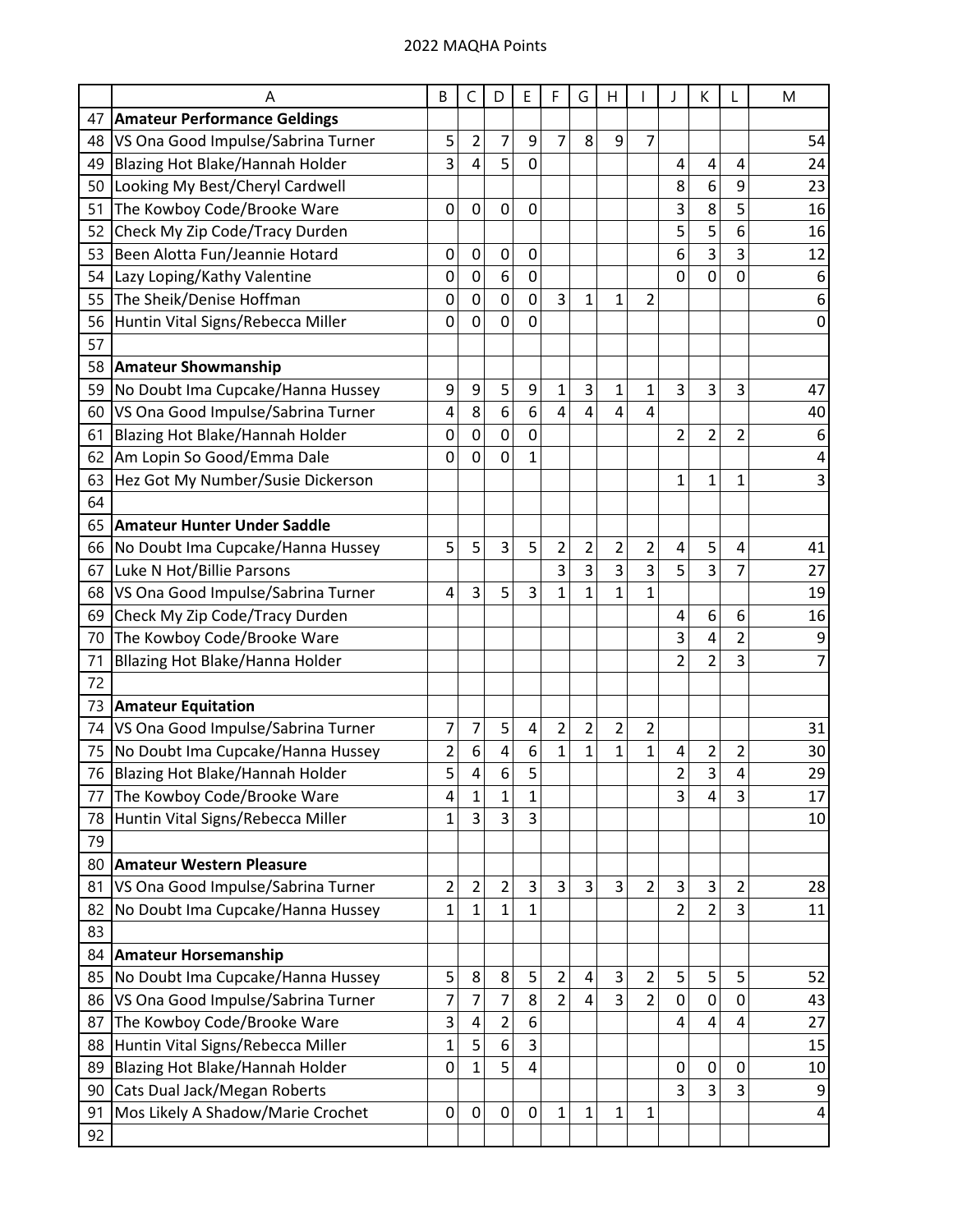|     | A                                         | B           | $\mathsf{C}$ | D                       | E                | F         | G              | Η              |                | J              | К              |             | M              |
|-----|-------------------------------------------|-------------|--------------|-------------------------|------------------|-----------|----------------|----------------|----------------|----------------|----------------|-------------|----------------|
| 93  | <b>Amateur Trail</b>                      |             |              |                         |                  |           |                |                |                |                |                |             |                |
| 94  | VS Ona Good Impulse/Sabrina Turner        | 3           | 3            | $\overline{\mathbf{c}}$ | 2                | 4         | 4              | 5              | 5              | 6              | 6              | 5           | 45             |
| 95  | No Doubt Ima Cupcake/Hanna Hussey         | 1           | 1            | $\mathbf{1}$            | $\mathbf{1}$     | 5         | 5              | 4              | $\overline{4}$ | 4              | 4              | 4           | 34             |
| 96  | The Sheik/Denise Hoffman                  |             |              |                         |                  |           |                |                |                | 5              | 5              | 6           | 16             |
| 97  | RR Shoot The Moon/Laura Miller            |             |              |                         |                  |           |                |                |                | 3              | 3              | 3           | 9              |
| 98  |                                           |             |              |                         |                  |           |                |                |                |                |                |             |                |
| 99  | <b>Amateur Western Riding</b>             |             |              |                         |                  |           |                |                |                |                |                |             |                |
|     | 100 VS Ona Good Impulse/Sabrina Turner    | 5           | 3            | 5                       | 4                |           |                |                |                |                |                |             | 17             |
|     | 101 The Sheik/Denise Hoffman              | 3           | 4            | $\overline{2}$          | 3                |           |                |                |                |                |                |             | 12             |
| 102 |                                           |             |              |                         |                  |           |                |                |                |                |                |             |                |
|     | 103 Amateur Ranch Riding                  |             |              |                         |                  |           |                |                |                |                |                |             |                |
|     | 104 Holly Wally Whiz/Christina harris     | 7           | 9            | 5                       | 5                |           |                |                |                | 5              | 9              | 9           | 49             |
|     | 105 Tricky Little Peppy/Davis Sullivan MD |             |              |                         |                  |           |                |                |                | 9              | 8              | 8           | 25             |
|     | 106 RR Colonelsteadystar/Hanna Hussey     | 0           | 0            | 0                       | 0                | 9         | 7              | 9              | 9              | 6              | 5              | 5           | 50             |
|     | 107 The Kowboy Code/Brooke Ware           | $\mathbf 0$ | 0            | $\mathbf 0$             | 0                |           |                |                |                | 4              | 6              | 4           | 14             |
|     | 108 Not Performing Ruf/Sally Ratliff      |             |              |                         |                  |           |                |                |                | 7              | 3              | 3           | 13             |
|     | 109 Whatta Royal Trick/Cody Newsome       | $\mathbf 0$ | 1            | $\overline{2}$          | $\mathbf 0$      |           |                |                |                | 3              | 4              | 1           | 11             |
|     | 110 Mos Likely A Shadow/Marie Crochet     |             |              |                         |                  | 4         | $\overline{2}$ | $\overline{2}$ | 0              |                |                |             | 8              |
|     | 111 Gunner Got Out/S Lynn Walker          | 0           | 3            | 0                       | 0                |           |                |                |                |                |                |             | 3              |
|     | 112 Imafrostedpepto/Diane Godwin          | 0           | 0            | $\mathbf 0$             | 0                |           |                |                |                |                |                |             | $\pmb{0}$      |
|     | 113 Chex Out My Whizzer/Kim Brake         | 0           | 0            | $\mathbf 0$             | 0                |           |                |                |                |                |                |             | 0              |
|     | 114 Jac Cody/Rhonda Humphreys             |             |              |                         |                  |           |                |                |                | 0              | 0              | $\mathbf 0$ | 0              |
|     | 115 Cats Dual Jack/Megan Roberts          |             |              |                         |                  |           |                |                |                | 0              | $\mathbf 0$    | 0           | 0              |
|     | 116 Ruby Red Pine/Jack Dollar II          |             |              |                         |                  | $\pmb{0}$ | 0              | 0              | $\mathbf 0$    | 0              | $\mathbf 0$    | 0           | $\pmb{0}$      |
|     | 117 Gunna Be Busy/Zachary Newsome         |             |              |                         |                  |           |                |                |                | 0              | $\overline{0}$ | 0           | 0              |
|     | 118 Relentless Chase/Christine Schlecht   |             |              |                         |                  | 0         | 0              | 0              | 0              |                |                |             | 0              |
| 119 |                                           |             |              |                         |                  |           |                |                |                |                |                |             |                |
|     | 120 Amateur Ranch Trail                   |             |              |                         |                  |           |                |                |                |                |                |             |                |
|     | 121 RR Colonelsteadystar/ Hanna Hussey    | 8           | 9            | 9                       | 9                | 8         | 9              | 8              | 8              | 0              | 0              | 0           | 68             |
|     | 122 Tricky Little Peppy/Davis Sullivan MD |             |              |                         |                  |           |                |                |                | 9              | 9              | 9           | 27             |
|     | 123 Gunna Be Busy/Zachary Newsome         |             |              |                         |                  |           |                |                |                | 7              | 6              | 6           | 19             |
|     | 124 Holly Wally Whiz/Christina Harris     | 0           | 3            | $\mathbf 0$             | 0                |           |                |                |                | 5              | 5              | 5           | 18             |
|     | 125 The Kowboy Code/Brooke Ware           | $\mathbf 0$ | $\pmb{0}$    | $\mathbf 0$             | 3                |           |                |                |                | 4              | 4              | 3           | 14             |
|     | 126 Gunner Got Out/S Lynn Walker          | 5           | 4            | 4                       | $\overline{2}$   |           |                |                |                |                |                |             | 15             |
|     | 127 Cats Dual Jack/Megan Roberts          |             |              |                         |                  |           |                |                |                | $\overline{2}$ | 1              | 4           | $\overline{7}$ |
|     | 128 Ruby Red Pine/Jack R Dollar II        |             |              |                         |                  | $\pmb{0}$ | 0              | 0              | $\mathbf 0$    | 3              | 3              | 1           | $\overline{7}$ |
|     | 129 Chex Out My Whizzer/Kim Brake         | 3           | $\pmb{0}$    | $\mathbf{1}$            | $\boldsymbol{0}$ |           |                |                |                |                |                |             | 4              |
|     | 130 Whatta Royal Trick/Cody Newsome       | 0           | 2            | $\overline{2}$          | $\boldsymbol{0}$ |           |                |                |                | 0              | $\mathbf 0$    | 0           | 4              |
|     | 131 Imafrostedpepto/Diane Godwin          | 0           | 0            | $\mathbf 0$             | $\mathbf 0$      |           |                |                |                |                |                |             | $\pmb{0}$      |
|     | 132 Jac Cody/Rhonda Humphreys             |             |              |                         |                  |           |                |                |                | 0              | 0              | 0           | $\pmb{0}$      |
|     | 133 Not Performing Ruf/Sally Ratliff      |             |              |                         |                  |           |                |                |                | 0              | $\overline{0}$ | 0           | $\mathbf 0$    |
| 134 |                                           |             |              |                         |                  |           |                |                |                |                |                |             |                |
|     | 135 Amateur Reining                       |             |              |                         |                  |           |                |                |                |                |                |             |                |
|     | 136 Ruby Red Pine/Jack Dollar II          |             |              |                         |                  | 0         | 0              | 0              | $\mathbf 0$    |                |                |             | 0              |
| 137 |                                           |             |              |                         |                  |           |                |                |                |                |                |             |                |
|     | 138 Amateur Tie Down Roping               |             |              |                         |                  |           |                |                |                |                |                |             |                |